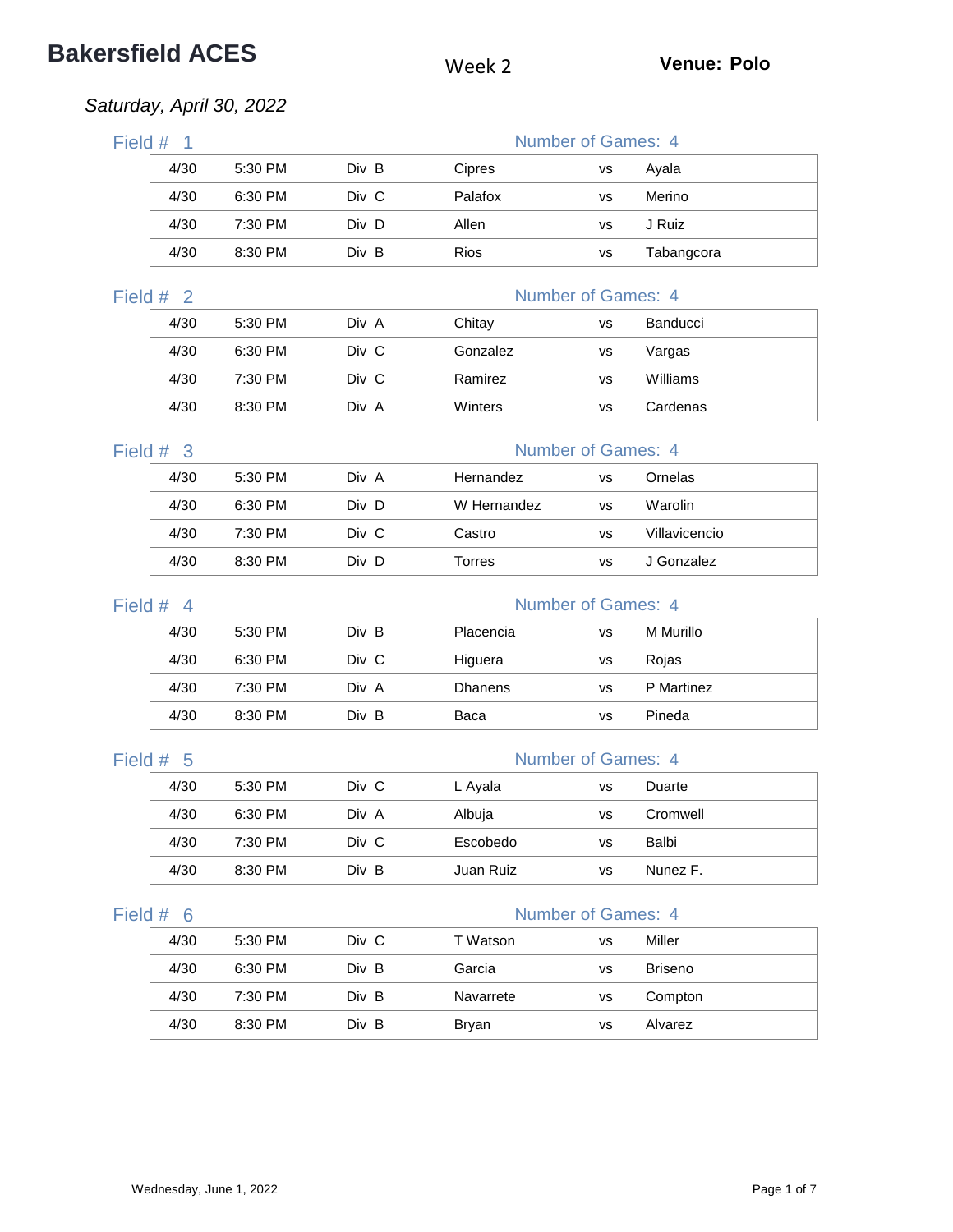# **Bakersfield ACES** Week 3 **Venue: Polo**

### *Saturday, May 7, 2022*

| Field # | $\overline{1}$ |                    |       |                | Number of Games: 4        |                 |
|---------|----------------|--------------------|-------|----------------|---------------------------|-----------------|
|         | 5/7            | 5:30 PM            | Div B | <b>Briseno</b> | <b>VS</b>                 | Compton         |
|         | 5/7            | 6:30 PM            | Div A | Cromwell       | VS                        | Ornelas         |
|         | 5/7            | 7:30 PM            | Div B | Baca           | VS                        | Navarrete       |
|         | 5/7            | 8:30 PM            | Div B | Rios           | VS                        | Juan Ruiz       |
|         | Field $#2$     |                    |       |                | <b>Number of Games: 4</b> |                 |
|         | 5/7            | 5:30 PM            | Div B | Cipres         | vs                        | <b>Bryan</b>    |
|         | 5/7            | 6:30 PM            | Div A | Albuja         | <b>VS</b>                 | P Martinez      |
|         | 5/7            | 7:30 PM            | Div B | Garcia         | <b>VS</b>                 | Placencia       |
|         | 5/7            | 8:30 PM            | Div B | Pineda         | vs                        | M Murillo       |
| Field # | $\overline{3}$ |                    |       |                | <b>Number of Games: 4</b> |                 |
|         | 5/7            | 5:30 PM            | Div C | Miller         | <b>VS</b>                 | Villavicencio   |
|         | 5/7            | 6:30 PM            | Div C | T Watson       | VS                        | Gonzalez        |
|         | 5/7            | 7:30 PM            | Div B | Tabangcora     | VS                        | Alvarez         |
|         | 5/7            | 8:30 PM            | Div D | Warolin        | <b>VS</b>                 | Torres          |
|         |                |                    |       |                |                           |                 |
| Field # | $\overline{4}$ |                    | Div D | J Gonzalez     | <b>Number of Games: 4</b> |                 |
|         | 5/7<br>5/7     | 5:30 PM            | Div C | Palafox        | <b>VS</b>                 | J Ruiz          |
|         |                | 6:30 PM            | Div C |                | <b>VS</b>                 | Castro          |
|         | 5/7<br>5/7     | 7:30 PM<br>8:30 PM | Div C | Merino         | <b>VS</b>                 | Vargas<br>Balbi |
|         |                |                    |       | Rojas          | <b>VS</b>                 |                 |
| Field # | - 5            |                    |       |                | <b>Number of Games: 4</b> |                 |
|         | 5/7            | 5:30 PM            | Div A | Cardenas       | vs                        | Chitay          |
|         | 5/7            | 6:30 PM            | Div B | Ayala          | <b>VS</b>                 | Nunez F.        |
|         | 5/7            | 7:30 PM            | Div A | Banducci       | vs                        | Hernandez       |
|         | 5/7            | 8:30 PM            | Div C | Higuera        | <b>VS</b>                 | L Ayala         |
|         | Field $# 6$    |                    |       |                | Number of Games: 4        |                 |
|         | 5/7            | 5:30 PM            | Div A | Winters        | <b>VS</b>                 | <b>Dhanens</b>  |
|         | 5/7            | 6:30 PM            | Div C | Williams       | VS                        | Duarte          |
|         | 5/7            | 7:30 PM            | Div C | Ramirez        | VS                        | Escobedo        |
|         | 5/7            | 8:30 PM            | Div D | W Hernandez    | VS                        | Allen           |
|         |                |                    |       |                |                           |                 |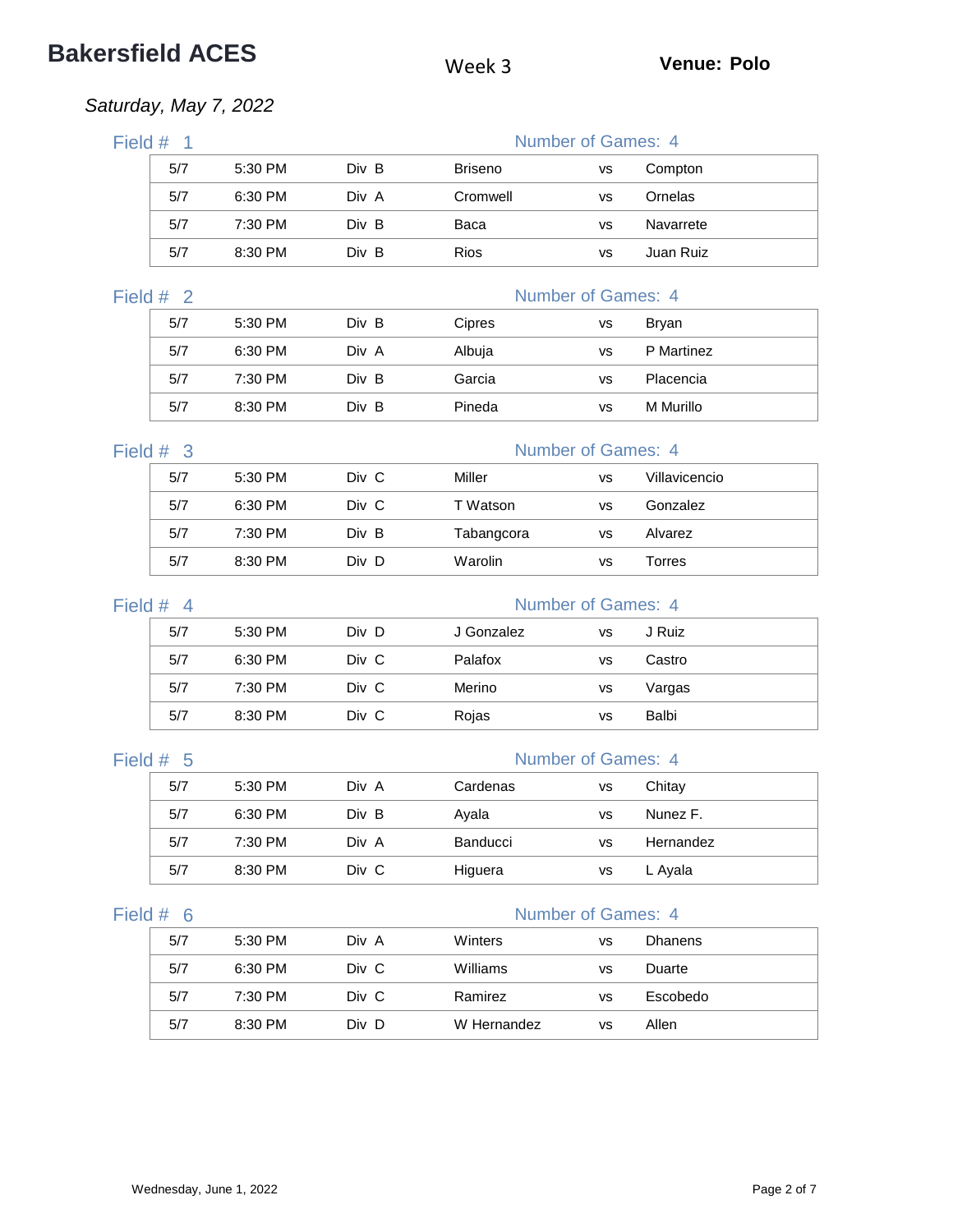# **Bakersfield ACES** Week 4 **Venue: Polo**

## *Saturday, May 14, 2022*

| Field $#$ 1               |         |       |               | Number of Games: 4        |                |
|---------------------------|---------|-------|---------------|---------------------------|----------------|
| 5/14                      | 5:30 PM | Div A | Albuja        | VS                        | Chitay         |
| 5/14                      | 6:30 PM | Div C | Gonzalez      | <b>VS</b>                 | Escobedo       |
| 5/14                      | 7:30 PM | Div B | Cipres        | VS                        | Garcia         |
| 5/14                      | 8:30 PM | Div B | Rios          | VS                        | Baca           |
| Field #<br>$\overline{2}$ |         |       |               | <b>Number of Games: 4</b> |                |
| 5/14                      | 5:30 PM | Div A | Cardenas      | <b>VS</b>                 | Ornelas        |
| 5/14                      | 6:30 PM | Div B | Nunez F.      | <b>VS</b>                 | Compton        |
| 5/14                      | 7:30 PM | Div B | Juan Ruiz     | <b>VS</b>                 | Navarrete      |
| 5/14                      | 8:30 PM | Div D | <b>Torres</b> | <b>VS</b>                 | W Hernandez    |
| Field $#$ 3               |         |       |               | <b>Number of Games: 4</b> |                |
| 5/14                      | 5:30 PM | Div A | Banducci      | <b>VS</b>                 | <b>Dhanens</b> |
| 5/14                      | 6:30 PM | Div B | Tabangcora    | VS                        | Pineda         |
| 5/14                      | 7:30 PM | Div C | Vargas        | VS                        | Balbi          |
| 5/14                      | 8:30 PM | Div C | Villavicencio | VS                        | Duarte         |
| Field #<br>$\overline{4}$ |         |       |               | <b>Number of Games: 4</b> |                |
| 5/14                      | 5:30 PM | Div A | Winters       | <b>VS</b>                 | Hernandez      |
| 5/14                      | 6:30 PM | Div C | Palafox       | vs                        | Higuera        |
| 5/14                      | 7:30 PM | Div C | Merino        | vs                        | Rojas          |
| 5/14                      | 8:30 PM | Div D | Allen         | <b>VS</b>                 | J Gonzalez     |
| Field $# 5$               |         |       |               | <b>Number of Games: 4</b> |                |
| 5/14                      | 5:30 PM | Div C | T Watson      | vs                        | Ramirez        |
| 5/14                      | 6:30 PM | Div D | J Ruiz        | vs                        | Warolin        |
| 5/14                      | 7:30 PM | Div B | Alvarez       | vs                        | M Murillo      |
| 5/14                      | 8:30 PM | Div B | Ayala         | vs                        | <b>Briseno</b> |
| Field #<br>- 6            |         |       |               | Number of Games: 4        |                |
| 5/14                      | 5:30 PM | Div C | Miller        | <b>VS</b>                 | Williams       |
| 5/14                      | 6:30 PM | Div C | Castro        | VS                        | L Ayala        |
| 5/14                      | 7:30 PM | Div A | Cromwell      | VS                        | P Martinez     |
| 5/14                      | 8:30 PM | Div B | <b>Bryan</b>  | <b>VS</b>                 | Placencia      |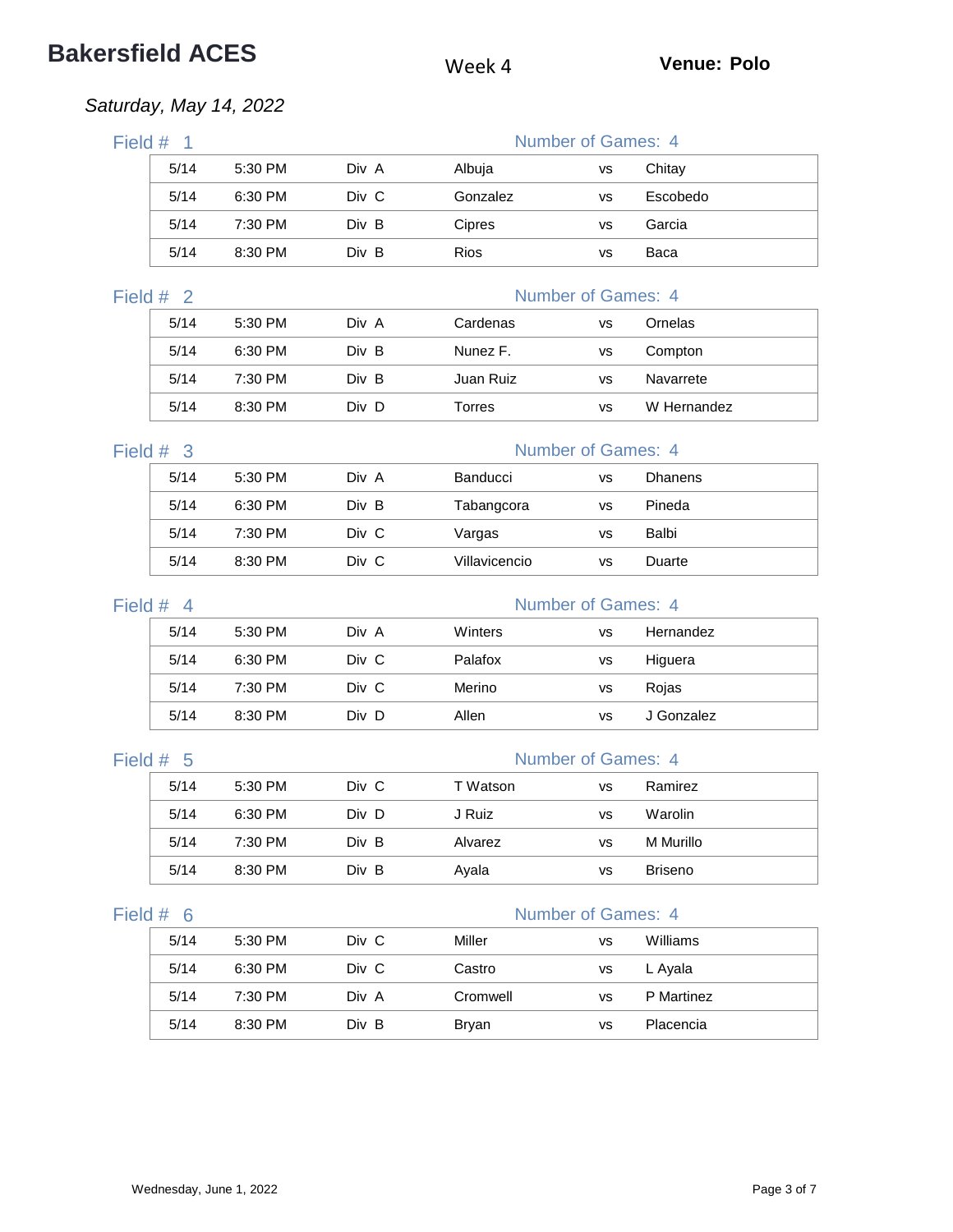# **Bakersfield ACES** Week 5 **Venue: Polo**

### *Saturday, May 21, 2022*

| Field #<br>$\overline{1}$ |         |       |               | <b>Number of Games: 3</b> |                |
|---------------------------|---------|-------|---------------|---------------------------|----------------|
| 5/21                      | 5:30 PM | Div C | Vargas        | <b>VS</b>                 | Escobedo       |
| 5/21                      | 7:30 PM | Div D | Warolin       | <b>VS</b>                 | J Gonzalez     |
| 5/21                      | 8:30 PM | Div D | <b>Torres</b> | vs                        | Allen          |
| $\overline{2}$<br>Field # |         |       |               | Number of Games: 4        |                |
| 5/21                      | 5:30 PM | Div A | Ornelas       | <b>VS</b>                 | Banducci       |
| 5/21                      | 6:30 PM | Div B | Ayala         | vs                        | Baca           |
| 5/21                      | 7:30 PM | Div C | Miller        | <b>VS</b>                 | Rojas          |
| 5/21                      | 8:30 PM | Div A | Cardenas      | vs                        | Albuja         |
| Field #<br>-3             |         |       |               | <b>Number of Games: 4</b> |                |
| 5/21                      | 5:30 PM | Div A | P Martinez    | <b>VS</b>                 | Hernandez      |
| 5/21                      | 6:30 PM | Div A | Cromwell      | <b>VS</b>                 | Winters        |
| 5/21                      | 7:30 PM | Div B | Alvarez       | <b>VS</b>                 | Compton        |
| 5/21                      | 8:30 PM | Div B | Rios          | vs                        | Garcia         |
| Field #<br>$\overline{4}$ |         |       |               | <b>Number of Games: 3</b> |                |
| 5/21                      | 5:30 PM | Div D | W Hernandez   | <b>VS</b>                 | J Ruiz         |
| 5/21                      | 6:30 PM | Div B | Juan Ruiz     | <b>VS</b>                 | Placencia      |
| 5/21                      | 7:30 PM | Div C | Castro        | vs                        | Duarte         |
| Field #<br>5              |         |       |               | <b>Number of Games: 4</b> |                |
| 5/21                      | 5:30 PM | Div B | <b>Bryan</b>  | <b>VS</b>                 | M Murillo      |
| 5/21                      | 6:30 PM | Div C | T Watson      | <b>VS</b>                 | Higuera        |
| 5/21                      | 7:30 PM | Div B | Tabangcora    | <b>VS</b>                 | <b>Briseno</b> |
| 5/21                      | 8:30 PM | Div C | Gonzalez      | <b>VS</b>                 | L Ayala        |
|                           |         |       |               | Number of Games: 4        |                |
| Field #<br>6              |         |       |               |                           |                |
| 5/21                      | 5:30 PM | Div A | Chitay        | <b>VS</b>                 | Dhanens        |
| 5/21                      | 6:30 PM | Div B | Nunez F.      | <b>VS</b>                 | Navarrete      |
| 5/21                      | 7:30 PM | Div C | Merino        | <b>VS</b>                 | Ramirez        |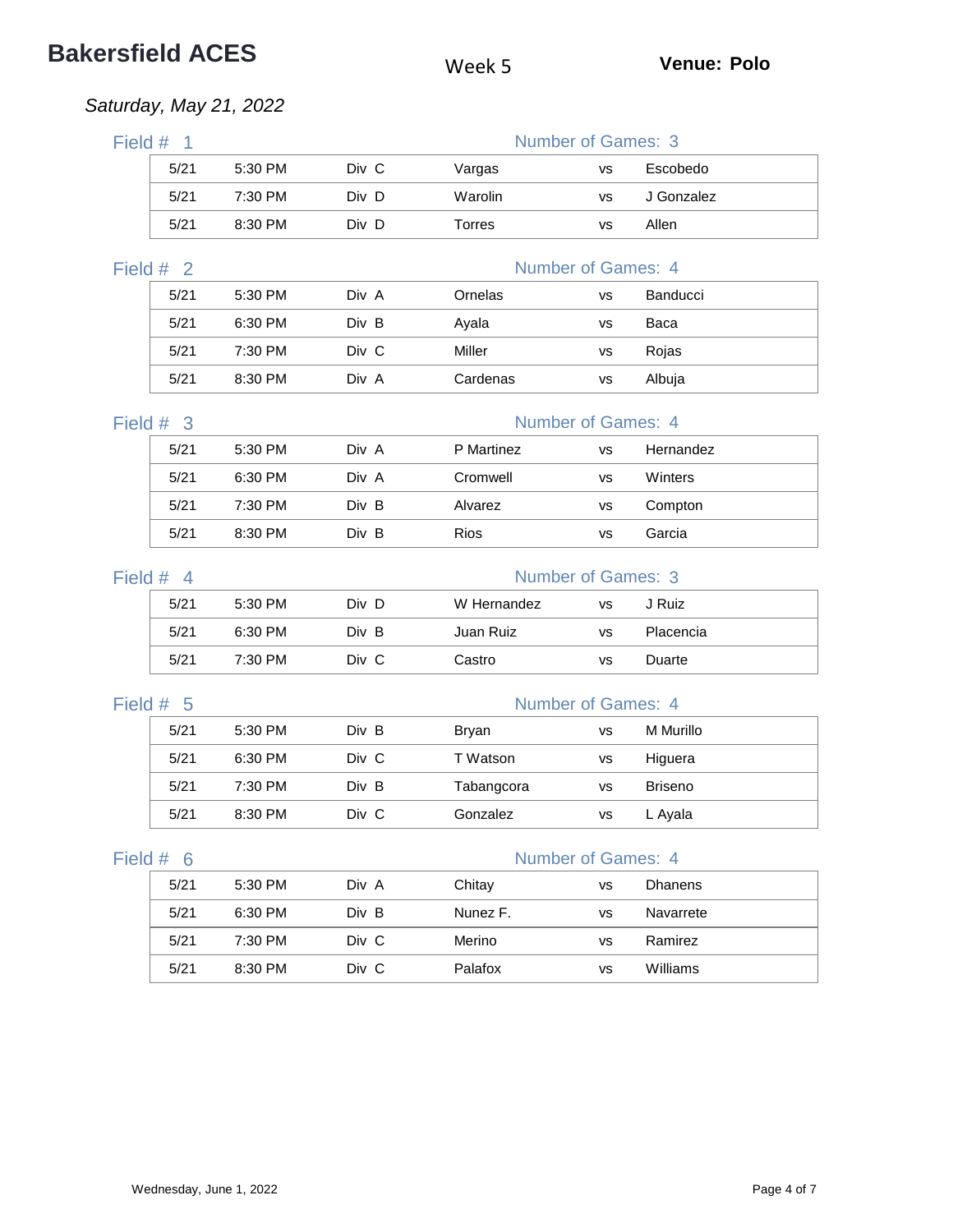## **Bakersfield ACES** Week 6 **Venue: Polo**

### *Saturday, June 4, 2022*

| Field #<br>- 1 |     |           |       | Number of Games: 4 |    |         |  |  |
|----------------|-----|-----------|-------|--------------------|----|---------|--|--|
|                | 6/4 | 5:30 PM   | Div B | Avala              | VS | Pineda  |  |  |
|                | 6/4 | 6:30 PM   | Div C | Villavicencio      | vs | L Ayala |  |  |
|                | 6/4 | $7:30$ PM | Div D | Allen              | vs | J Ruiz  |  |  |
|                | 6/4 | 8:30 PM   | Div B | Tabangcora         | VS | Garcia  |  |  |

### Field  $# 2$

|--|

| 6/4 | 5:30 PM | Div C | Palafox       | VS | Ramirez   |
|-----|---------|-------|---------------|----|-----------|
| 6/4 | 6:30 PM | Div B | <b>Cipres</b> | vs | Baca      |
| 6/4 | 7:30 PM | Div A | Cromwell      | VS | Banducci  |
| 6/4 | 8:30 PM | Div B | Alvarez       | VS | Placencia |

### Field # 3 Number of Games: 5

| 6/4 | $4:30$ PM | Div C | Villavicencio | VS | Balbi     |
|-----|-----------|-------|---------------|----|-----------|
| 6/4 | 5:30 PM   | Div B | Bryan         | VS | Navarrete |
| 6/4 | 6:30 PM   | Div C | Castro        | VS | Escobedo  |
| 6/4 | 7:30 PM   | Div C | Vargas        | VS | Duarte    |
| 6/4 | 8:30 PM   | Div C | T Watson      | VS | Rojas     |

### Field # 4 Number of Games: 5 6/4 4:30 PM Div B Cipres vs Pineda 6/4 5:30 PM Div B Nunez F. vs M Murillo 6/4 6:30 PM Div C Gonzalez vs Balbi 6/4 7:30 PM Div C Miller vs Higuera 6/4 8:30 PM Div D Torres vs J Gonzalez

| ⊴eld » |  |  |  |  |  |
|--------|--|--|--|--|--|
|--------|--|--|--|--|--|

### Number of Games: 4

| 6/4 | 5:30 PM | Div D | W Hernandez | vs | Warolin        |
|-----|---------|-------|-------------|----|----------------|
| 6/4 | 6:30 PM | Div B | Juan Ruiz   | vs | Compton        |
| 6/4 | 7:30 PM | Div B | <b>Rios</b> | vs | <b>Briseno</b> |
| 6/4 | 8:30 PM | Div A | Cardenas    | vs | <b>Dhanens</b> |

### Field # 6 Number of Games: 4

| 6/4 | 5:30 PM | Div A | Ornelas    | <b>VS</b> | Albuja   |
|-----|---------|-------|------------|-----------|----------|
| 6/4 | 6:30 PM | Div C | Merino     | <b>VS</b> | Williams |
| 6/4 | 7:30 PM | Div A | P Martinez | <b>VS</b> | Winters  |
| 6/4 | 8:30 PM | Div A | Hernandez  | <b>VS</b> | Chitay   |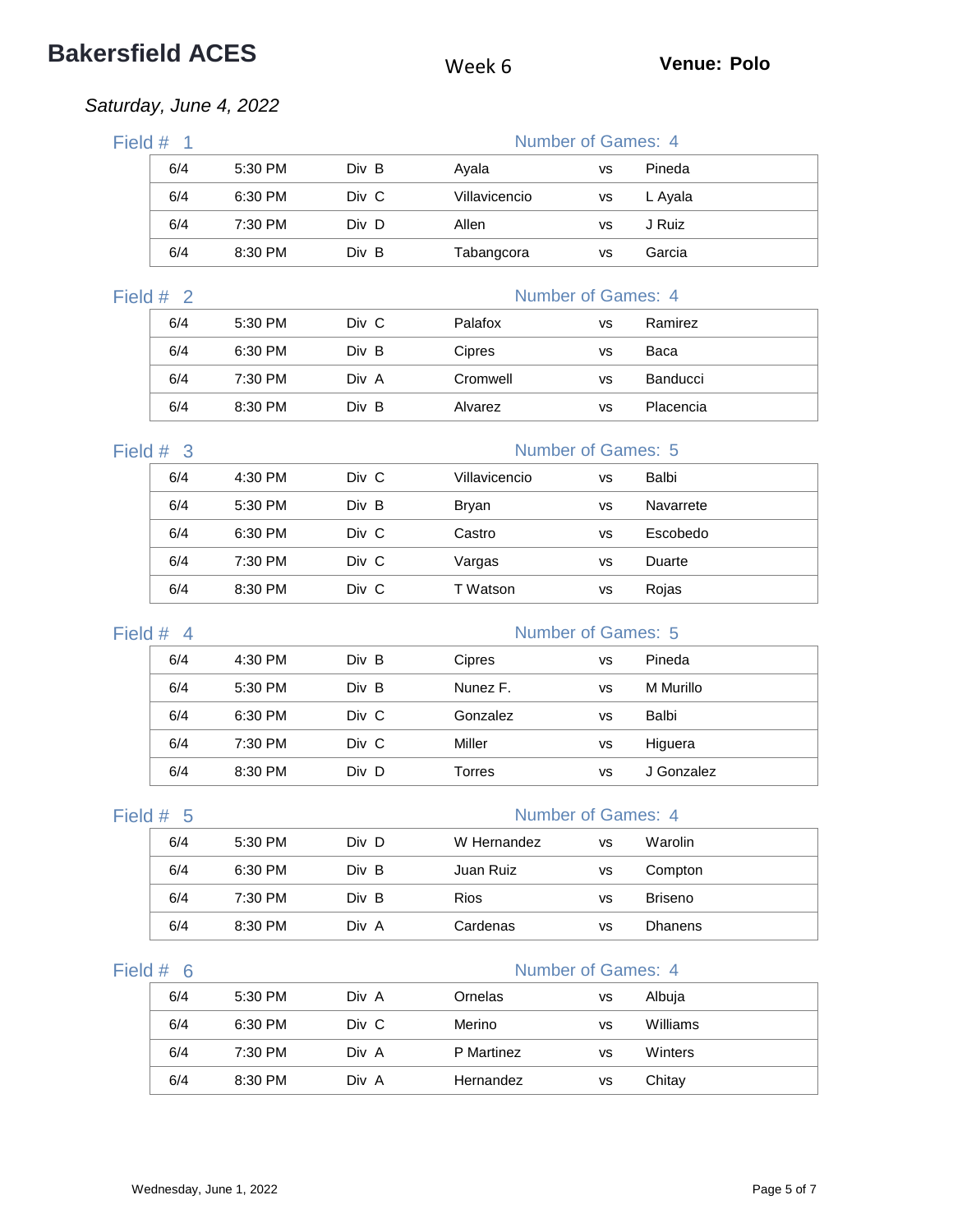# **Bakersfield ACES** Week 7 **Venue: Polo**

## *Saturday, June 11, 2022*

| Field $#$ 1               |         |       |              | Number of Games: 4        |                |
|---------------------------|---------|-------|--------------|---------------------------|----------------|
| 6/11                      | 5:30 PM | Div B | Rios         | vs                        | Ayala          |
| 6/11                      | 6:30 PM | Div A | Hernandez    | <b>VS</b>                 | Cromwell       |
| 6/11                      | 7:30 PM | Div C | Escobedo     | <b>VS</b>                 | Duarte         |
| 6/11                      | 8:30 PM | Div B | <b>Bryan</b> | <b>VS</b>                 | Nunez F.       |
| Field #<br>$\overline{2}$ |         |       |              | <b>Number of Games: 4</b> |                |
| 6/11                      | 5:30 PM | Div D | J Gonzalez   | <b>VS</b>                 | J Ruiz         |
| 6/11                      | 6:30 PM | Div B | Baca         | <b>VS</b>                 | <b>Briseno</b> |
| 6/11                      | 7:30 PM | Div B | Navarrete    | <b>VS</b>                 | M Murillo      |
| 6/11                      | 8:30 PM | Div D | Warolin      | vs                        | Torres         |
| Field $#$ 3               |         |       |              | <b>Number of Games: 4</b> |                |
| 6/11                      | 5:30 PM | Div C | Ramirez      | <b>VS</b>                 | Rojas          |
| 6/11                      | 6:30 PM | Div C | Castro       | <b>VS</b>                 | Vargas         |
| 6/11                      | 7:30 PM | Div C | Higuera      | <b>VS</b>                 | Williams       |
| 6/11                      | 8:30 PM | Div B | Garcia       | <b>VS</b>                 | Pineda         |
| Field $#$ 4               |         |       |              | <b>Number of Games: 4</b> |                |
| 6/11                      | 5:30 PM | Div B | Cipres       | <b>VS</b>                 | Tabangcora     |
| 6/11                      | 6:30 PM | Div A | Chitay       | <b>VS</b>                 | P Martinez     |
| 6/11                      | 7:30 PM | Div B | Juan Ruiz    | <b>VS</b>                 | Alvarez        |
| 6/11                      | 8:30 PM | Div C | L Ayala      | <b>VS</b>                 | Balbi          |
| Field $#$ 5               |         |       |              | <b>Number of Games: 4</b> |                |
| 6/11                      | 5:30 PM | Div C | Gonzalez     | vs                        | Villavicencio  |
| 6/11                      | 6:30 PM | Div C | T Watson     | vs                        | Merino         |
| 6/11                      | 7:30 PM | Div C | Palafox      | vs                        | Miller         |
| 6/11                      | 8:30 PM | Div A | Albuja       | vs                        | Winters        |
| Field #<br>- 6            |         |       |              | <b>Number of Games: 4</b> |                |
| 6/11                      | 5:30 PM | Div A | Banducci     | <b>VS</b>                 | Cardenas       |
| 6/11                      | 6:30 PM | Div A | Dhanens      | vs                        | Ornelas        |
| 6/11                      | 7:30 PM | Div B | Placencia    | vs                        | Compton        |
| 6/11                      | 8:30 PM | Div D | W Hernandez  | <b>VS</b>                 | Allen          |